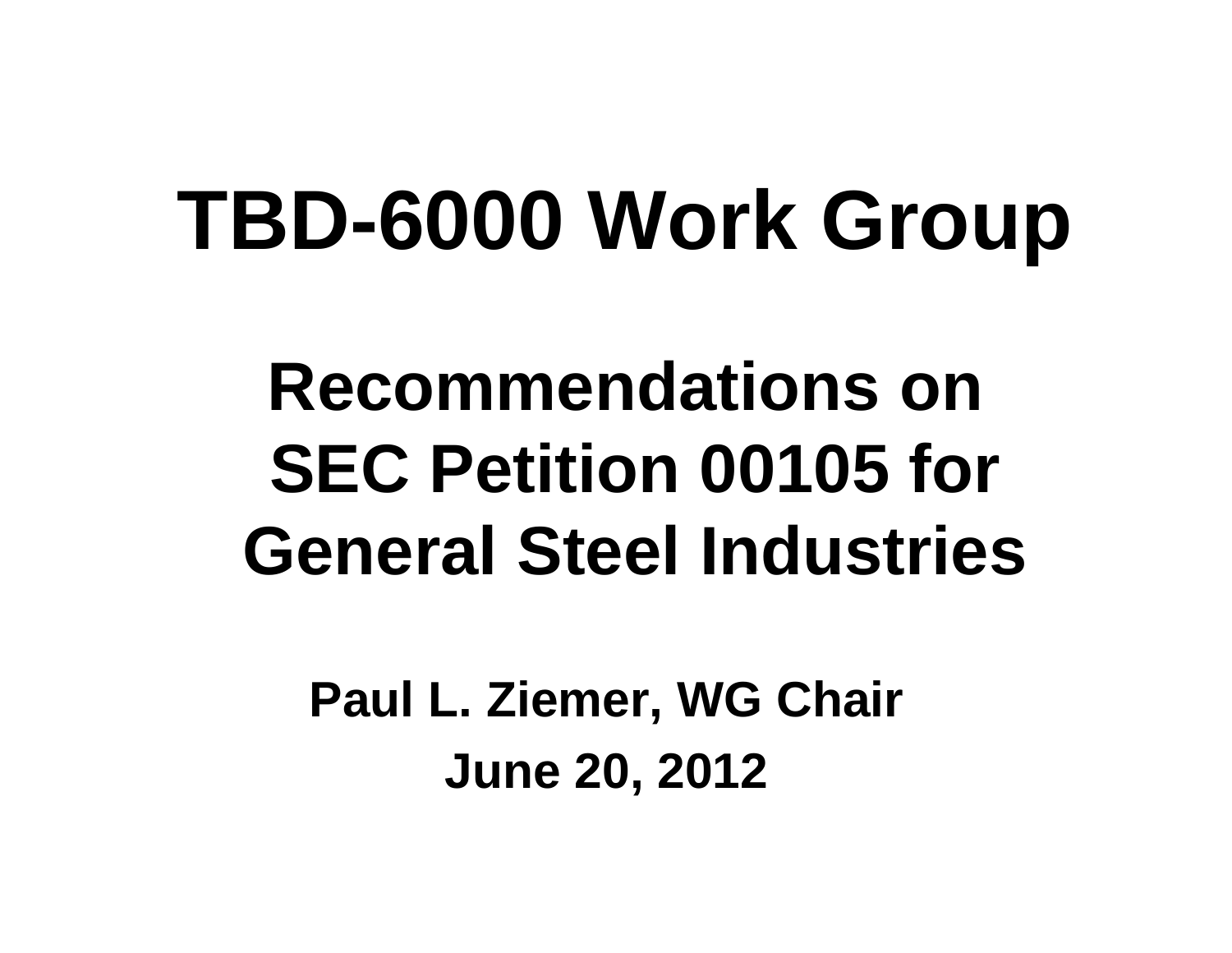#### **Background information on SEC Petition 00105**

- **Submitted February 25, 2008**
- **Qualified for evaluation May 15, 2008**
- **Evaluation Report issued by NIOSH on October 3, 2008**
- **SC&A Review of NIOSH Evaluation Report of SEC Petition 00105 issued July 24, 2009**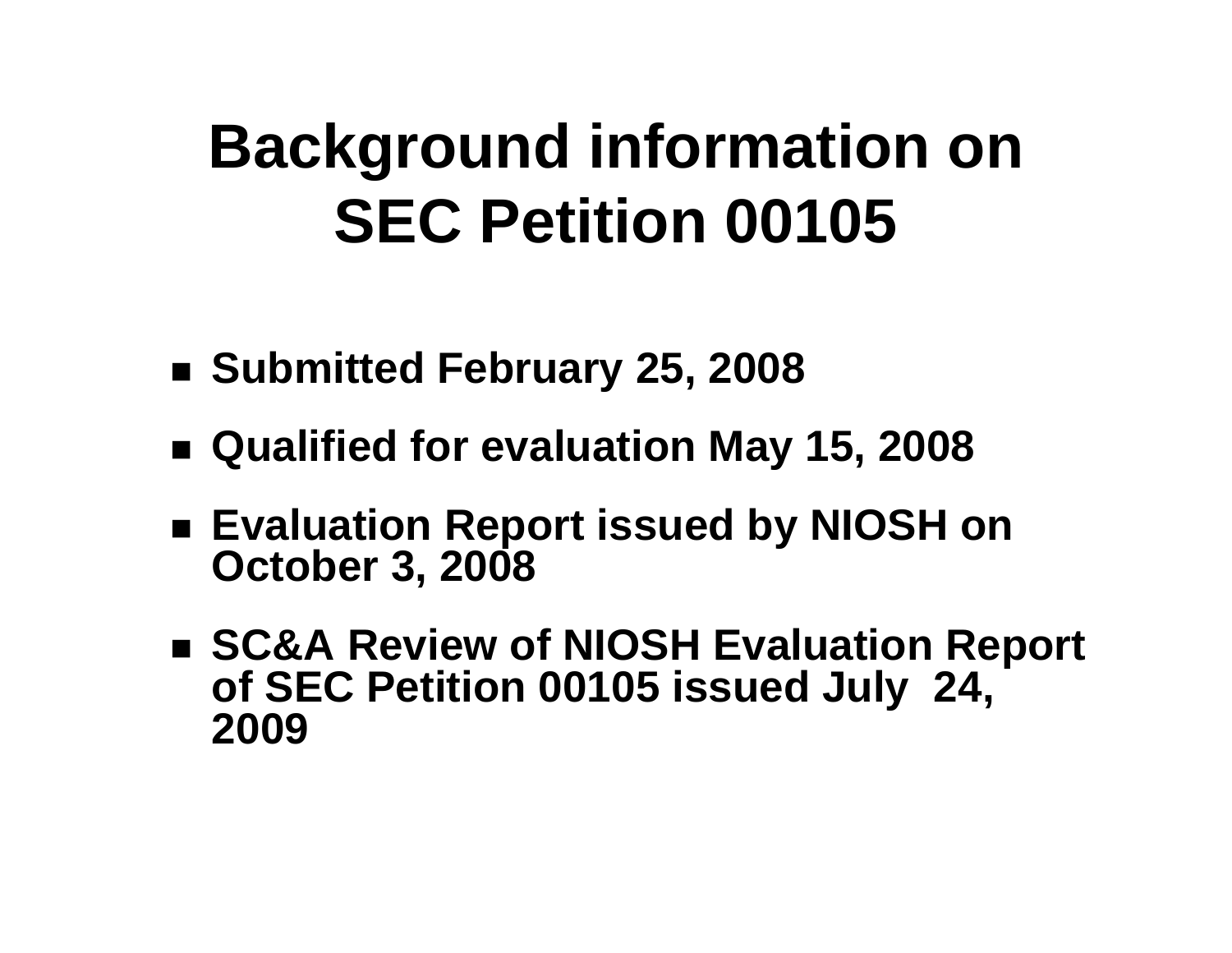#### **Proposed and Evaluated SEC Class**

#### **Petitioner proposed class definition:**

"All individuals who worked in any location at the General Steel Industries site, located at 1417 State Street, Granite City, Illinois, from January 1, 1953 through December 31, 1966, and/or during the residual period from January 1, 1967, through December 31, 1992."

#### **Class evaluated by NIOSH:**

"All individuals who worked in any location at the General Steel Industries site, located at 1417 State Street, Granite City, Illinois, from January 1, 1953 through June 30, 1966, and/or during the residual period from July 1, 1966, through December 31, 1992."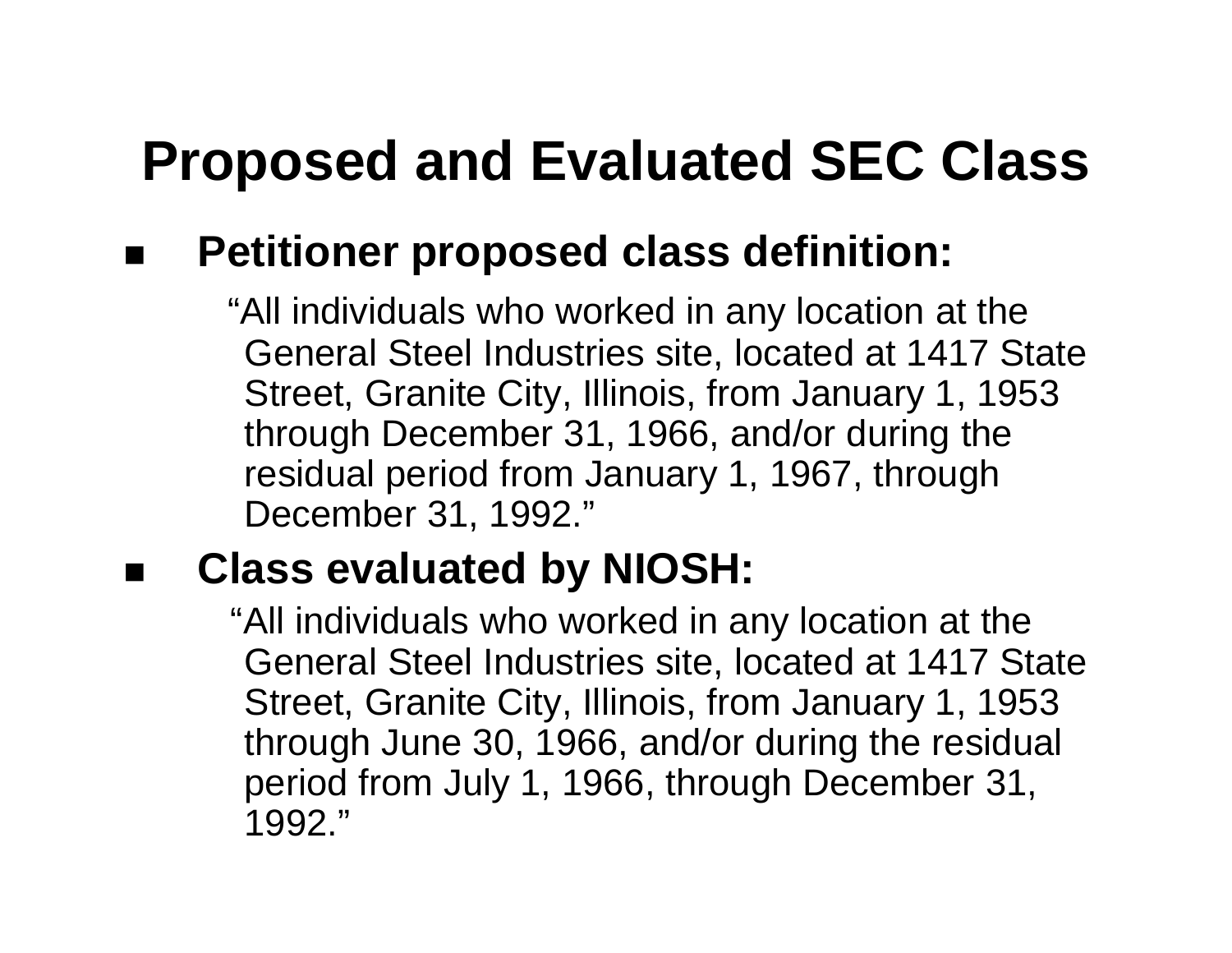# **Review of the SEC Petition**

- Since the time of the ER and the 2009 review by SC&A, there has been a great deal of additional information obtained about the GSI site. This includes a substantial amount of information provided by the Co-petitioner (Dr McKeel) through FOIA requests and other means, as well as information from former workers and site experts.
- The NIOSH web site includes a number of white papers issued by NIOSH and SC&A, as well is specific information and critiques from the Co-petitioner.
- The Work Group has met 12 times since the ER was issued in 2008, with most of its focus being on GSI (Appendix BB of TBD-6000 and SEC petition 00105)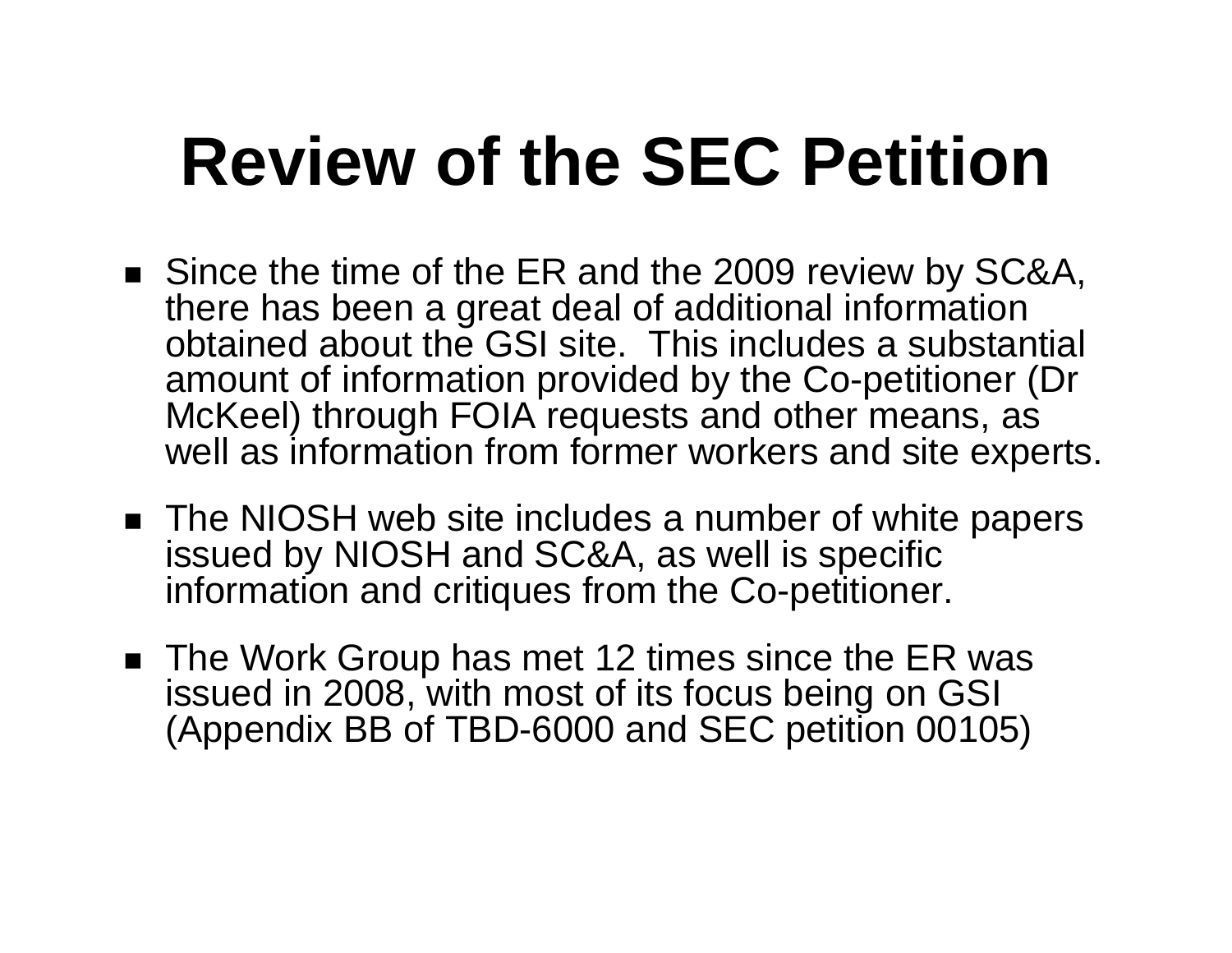#### **Format for Today's WG Report**

- NIOSH will review its proposed models for reconstructing dose at GSI in support of its recommendation to deny an SEC class at GSI (Dave Allen)
- SC&A will provide a summary of its findings and position on the NIOSH dose models (Bob Anigstein)
- The Work Group recommendations will be presented (Paul Ziemer)
- The Co-petitioner will present his issues and concerns with the NIOSH proposal and WG recommendations (Dan McKeel)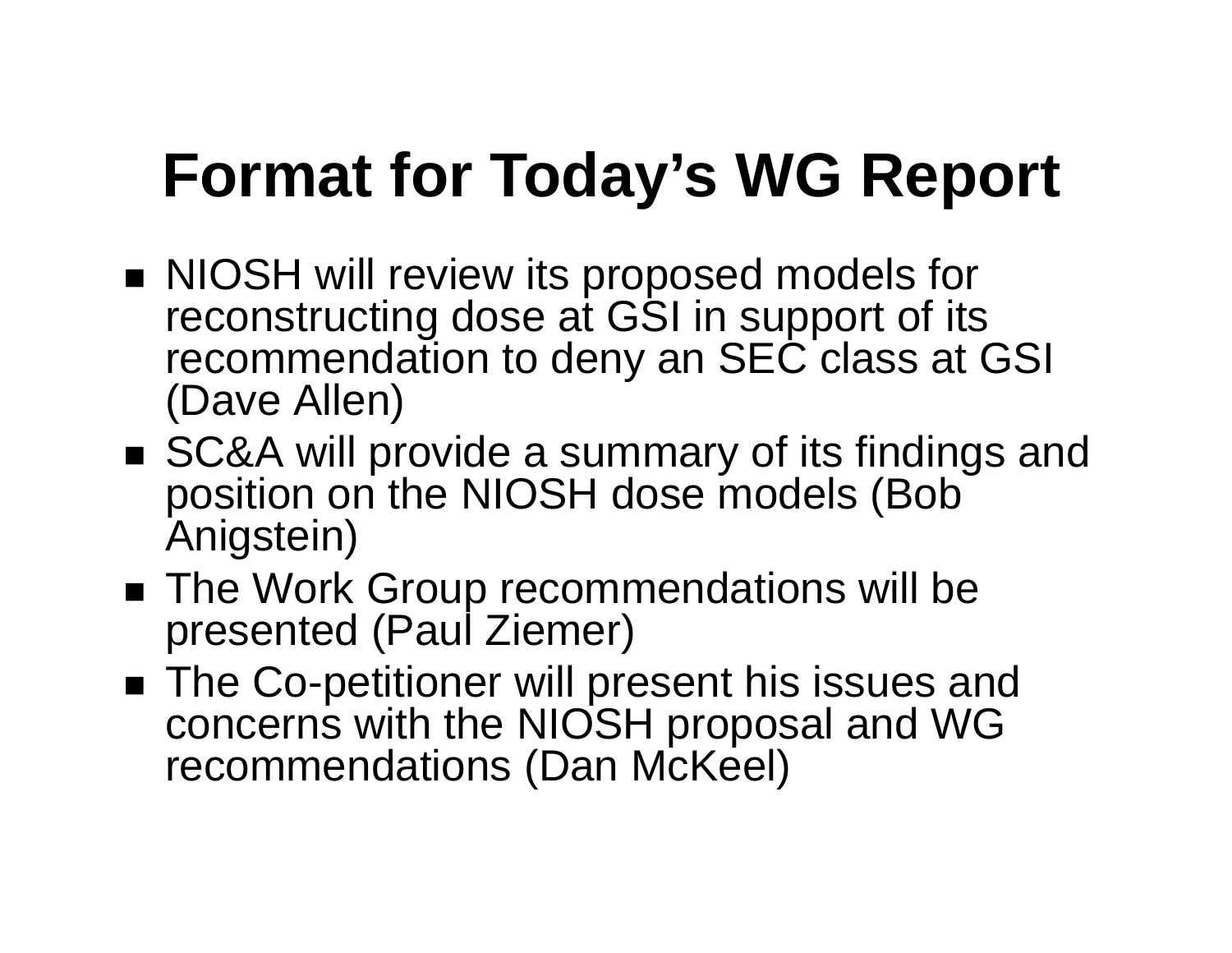# **Reports from NIOSH and SC&A**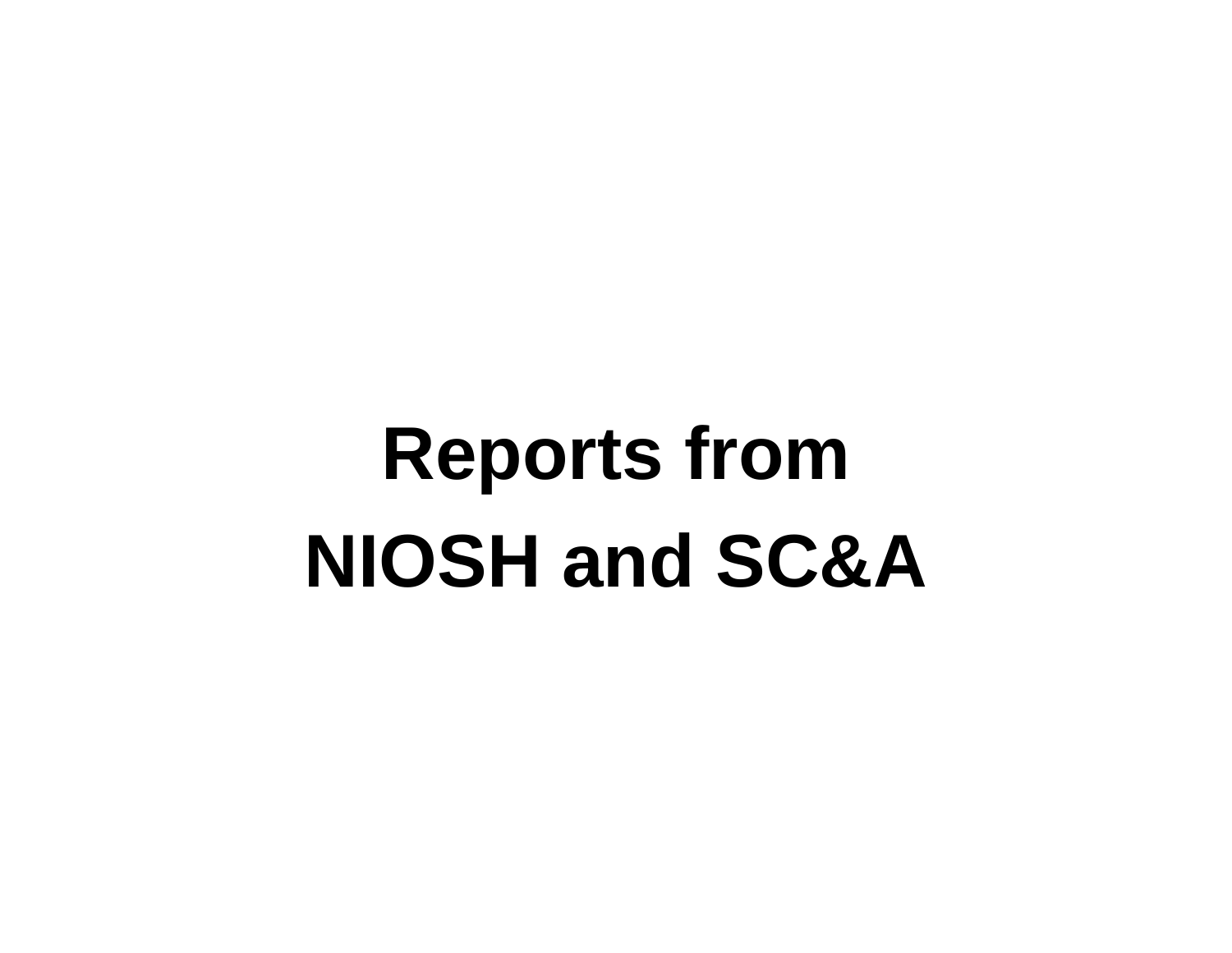# **Time Line for Sources at GSI**

- Jan. 1, 1953: Beginning of Operational Period
	- 1<sup>st</sup> Betatron used to X ray uranium ingots
	- 2 radium radiography sources in use (500 mCi each)
- Mar. 7, 1962: Original AEC license application
	- License granted April 18, 1962
	- 2 cobalt-60 sources (260 and 280 mCi) purchased May 5, 1962
	- 2<sup>nd</sup> Betatron put into operation in 1963
	- 2 portable X-ray units obtained for radiography, 1963
- June 30, 1966: End of Operational Period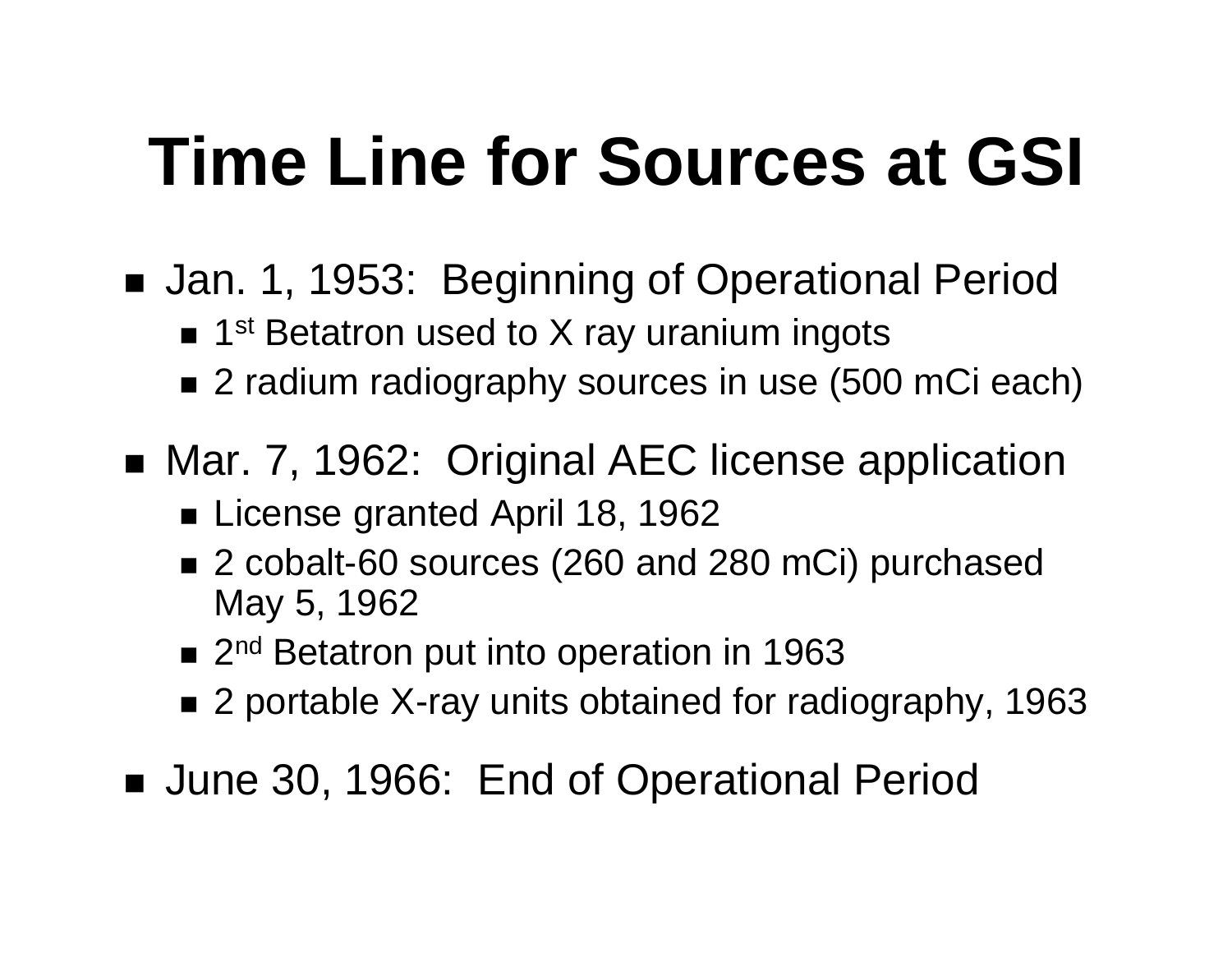#### **Resolution of SC&A Findings for the SEC Petition 00105 Evaluation Report**

- Earlier this month all Board members received a copy of the Issues Resolution Matrix for the GSI petition with a delineation of WG actions taken on each item.
- ■ We will not cover these in detail today, but the issues and their resolution will be summarized briefly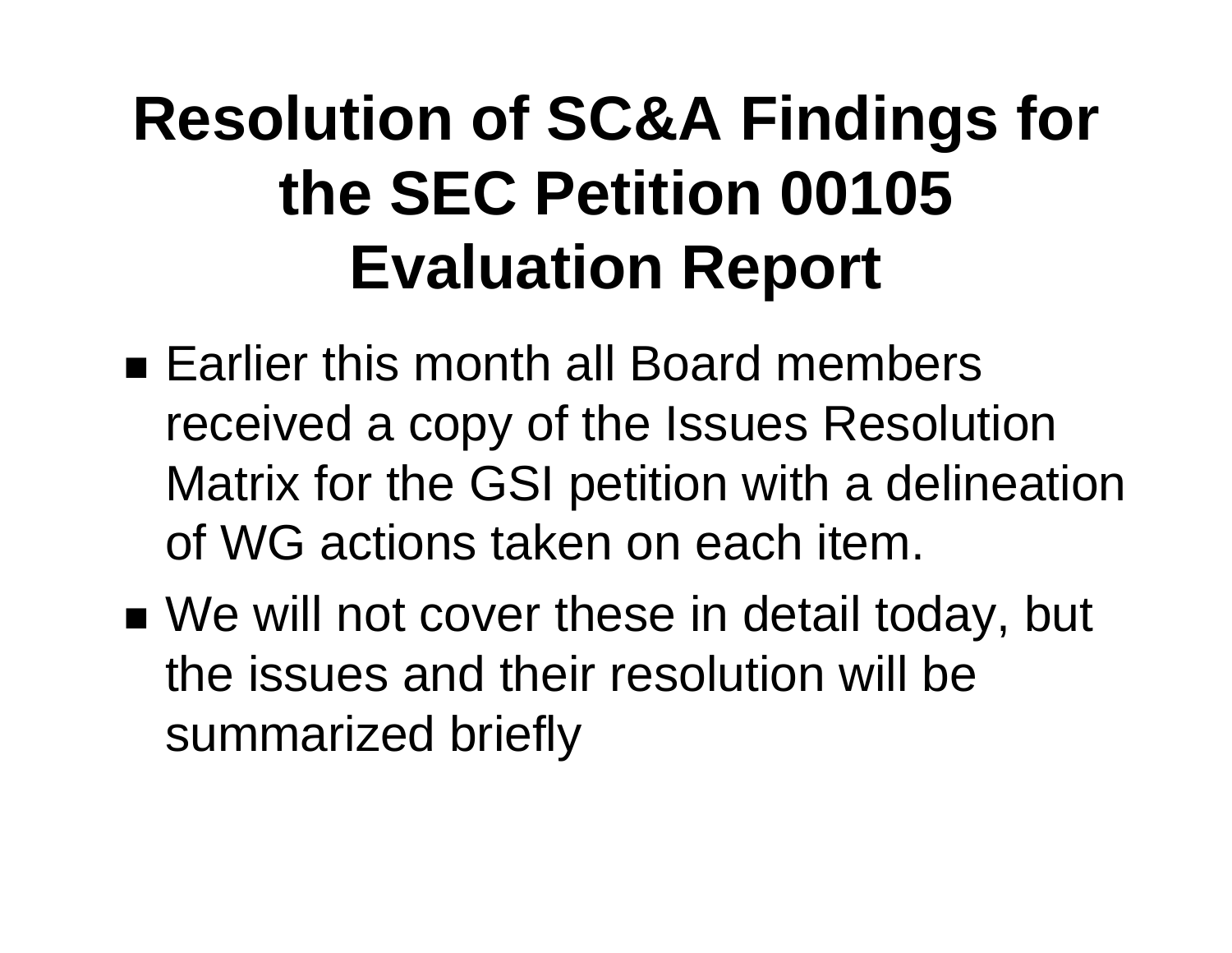- Issue 1: Lack of radiation monitoring data for 1953 – 1963
	- Concern about specific incidents
	- Concern about assumptions for reconstructing doses from radium sources
	- Concern about training, monitoring, and other controls during the early period
	- **NIOSH and SC&A agreed that doses could be bounded based on source size information and reasonable assumptions concerning work practices.**
	- **WG voted 2-1 not to recommend SEC status for early period on the basis of this issue.**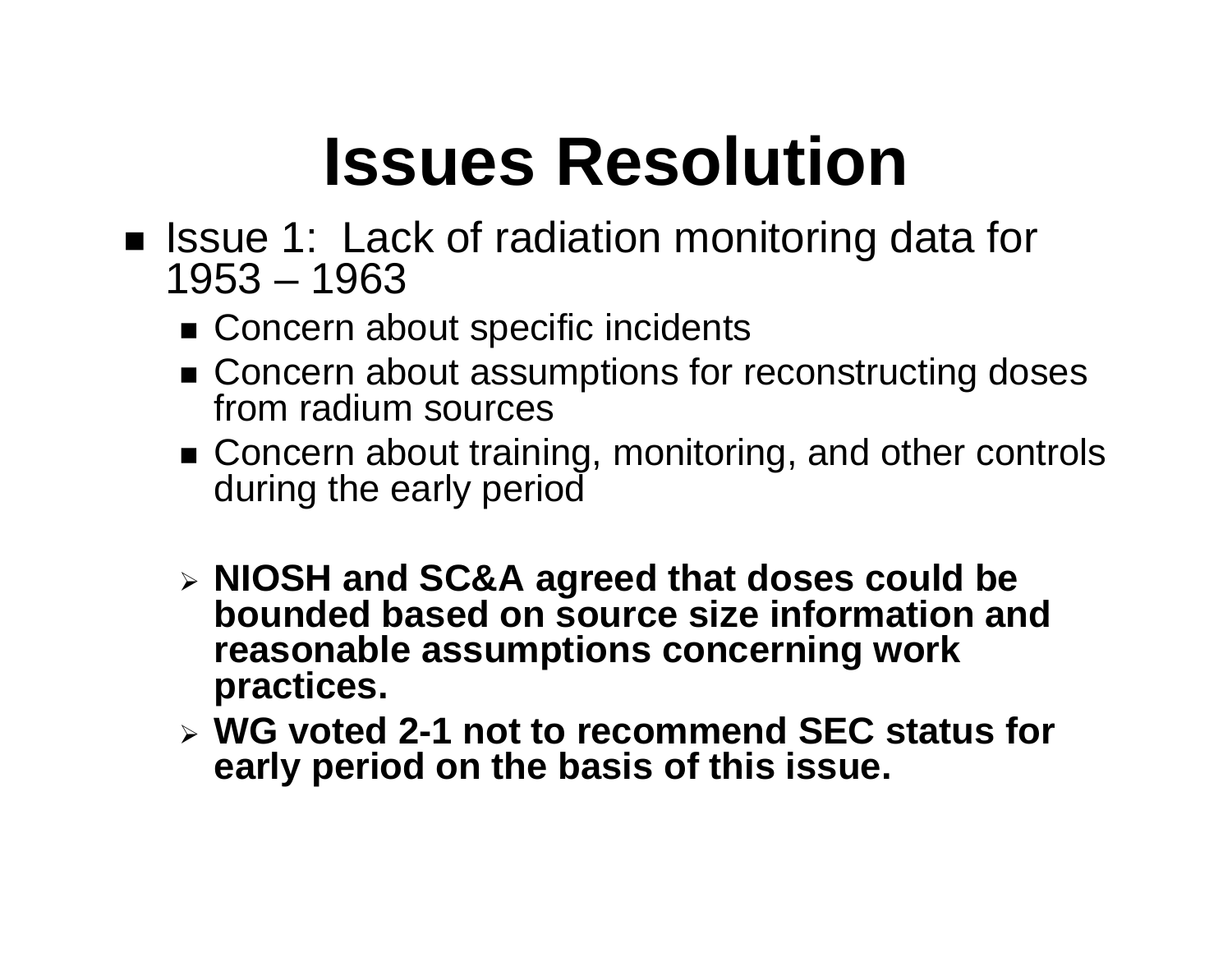- ■ Issue 2: Incomplete Monitoring of Workers, 1964 -1966
	- Film badges provided only for betatron workers and radiographers
	- No FB's used outside the betatron building
	- **NIOSH developed model for bounding doses to individuals working outside betatron room. Sc&A accepted this approach**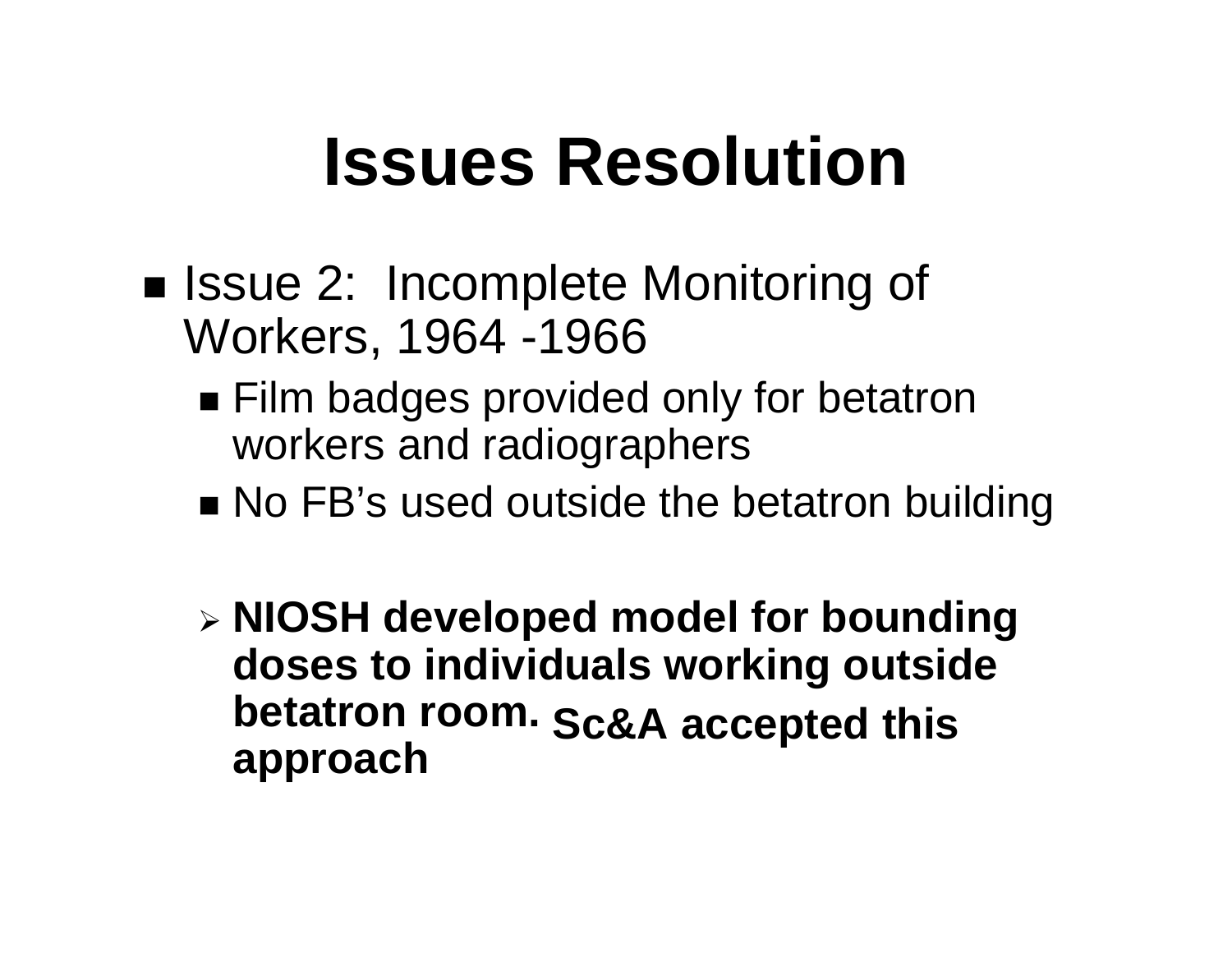#### **Issues Resolution Issues Resolution**

- Issue 3: Lack of Documentation
	- Original concern dealt with lack of information on isotopic radiography sources, lack of information on monitoring data, and lack of evidence of an effective radiation safety program
	- **After identification of sources and additional information on practices, SC&A accepted NIOSH model for reconstructing dose.**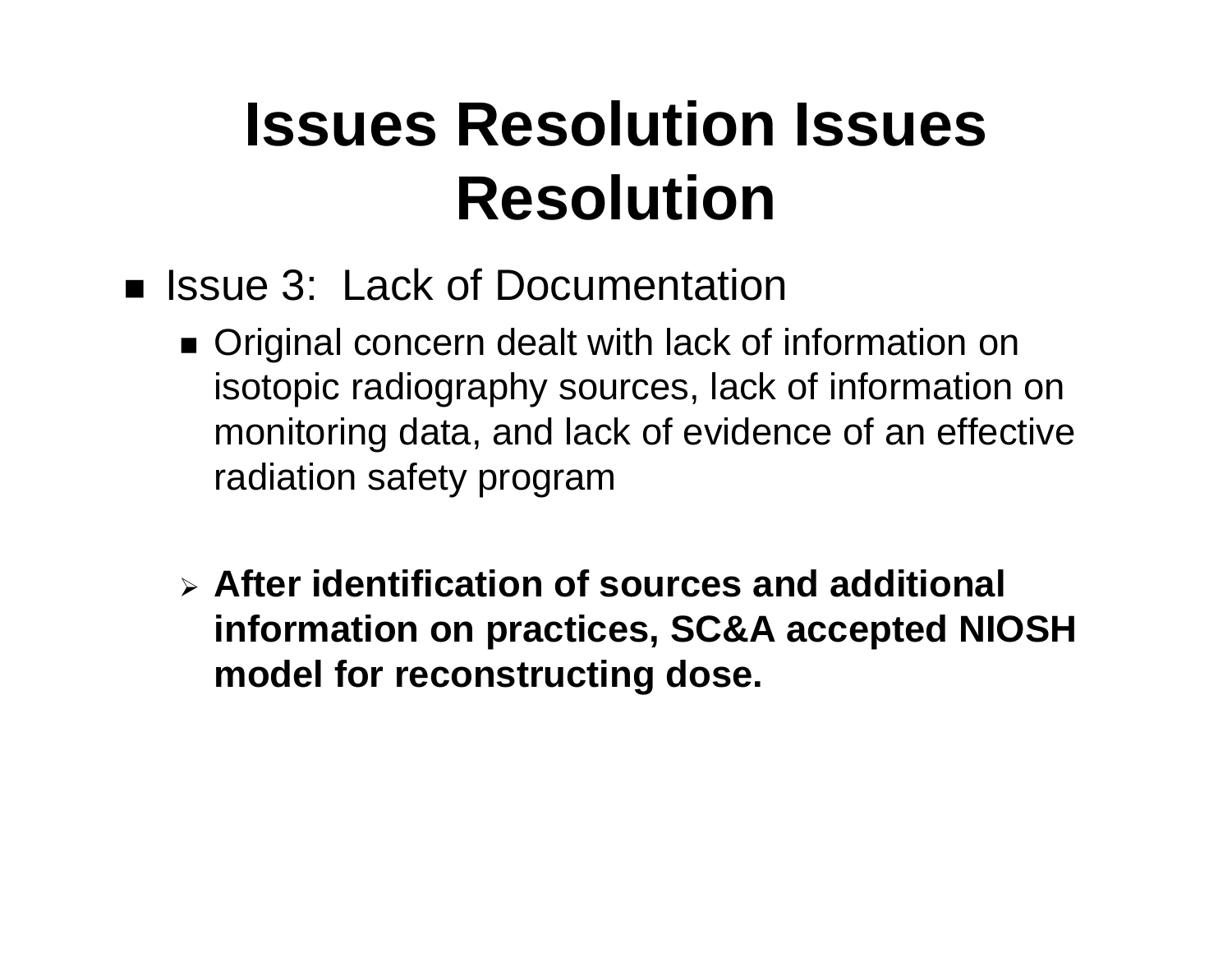- ■ Issue 4: Film Badge Dosimetry Dependence on Photon Energy and Exposure Geometry
	- Concern that FBs under respond for certain geometries and energies
	- **The modeled doses for betatron workers exceed the maximum FB values, even for the energies and geometries that produce the highest FB readings. SC&A accepted NIOSH model.**
	- **The WG closed this issue.**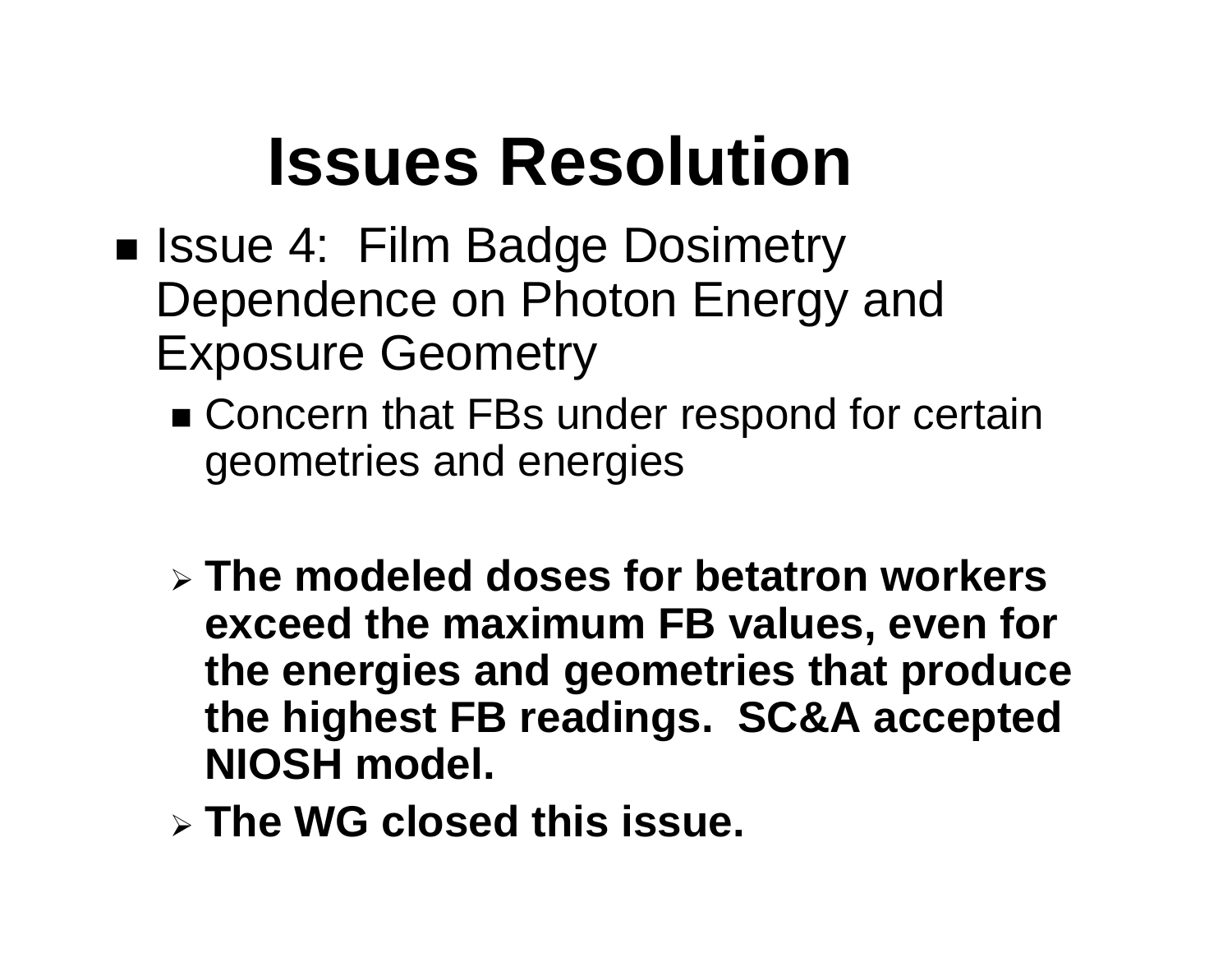- Issue 5: Lack of Validation of Models of Radiation Exposure to Betatron Operators
	- Concern that for period when FB reports were available, measured and modeled exposures did not agree
	- **Later models, normalized to the FB data, provided reasonable agreement. Both NIOSH and SC&A agreed that external doses could be bounded with sufficient accuracy through the use of MCNPX simulations. WG closed this issue.**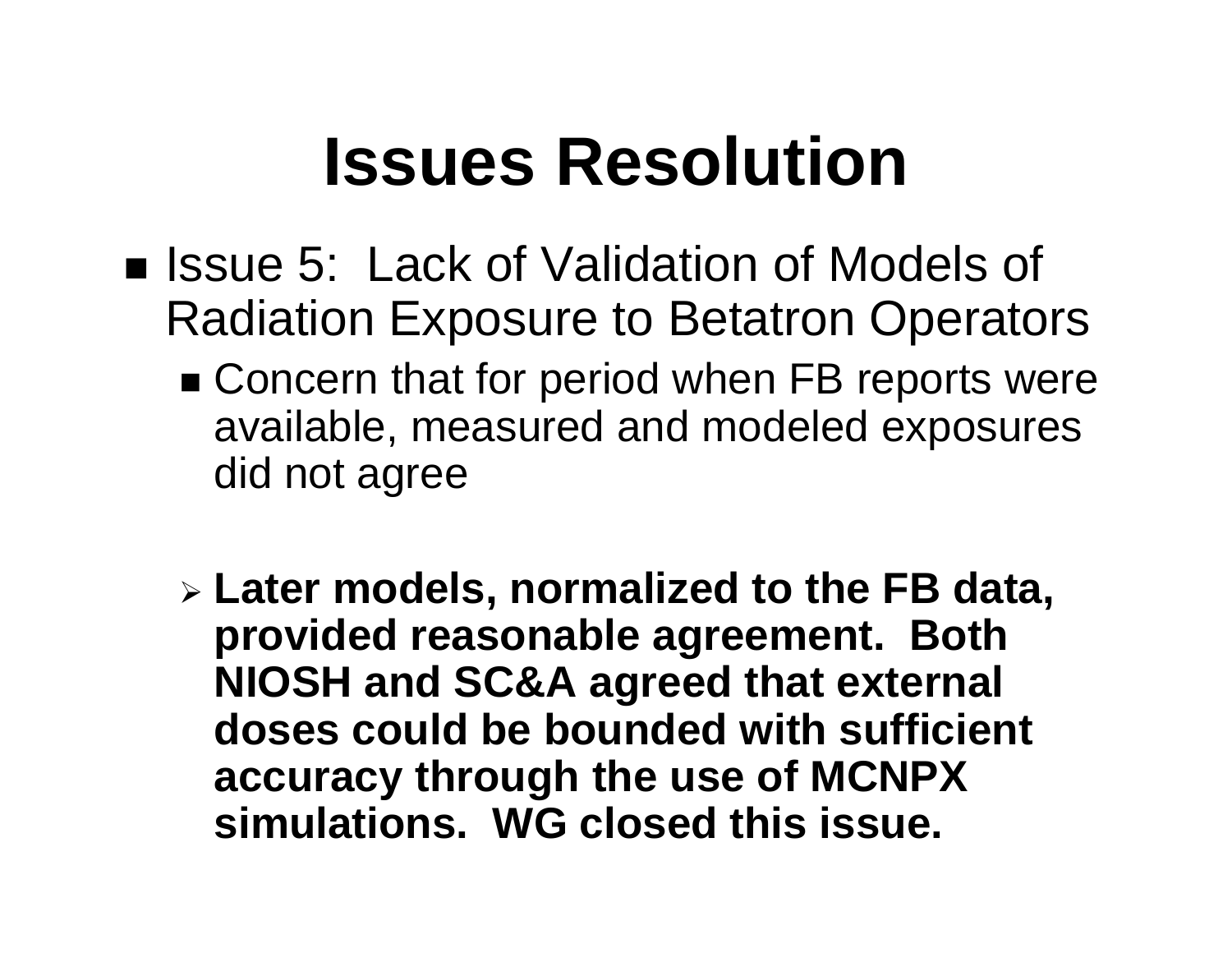- Issue 6: Underestimate of External Exposure to Unmonitored Workers
	- Concern based on early models that focused only on radiographers vs. "non-exposed" plant and office personnel
	- **Current models assign exposures to all workers and include exposures originating from betatron and isotopic sources as well as support activities.**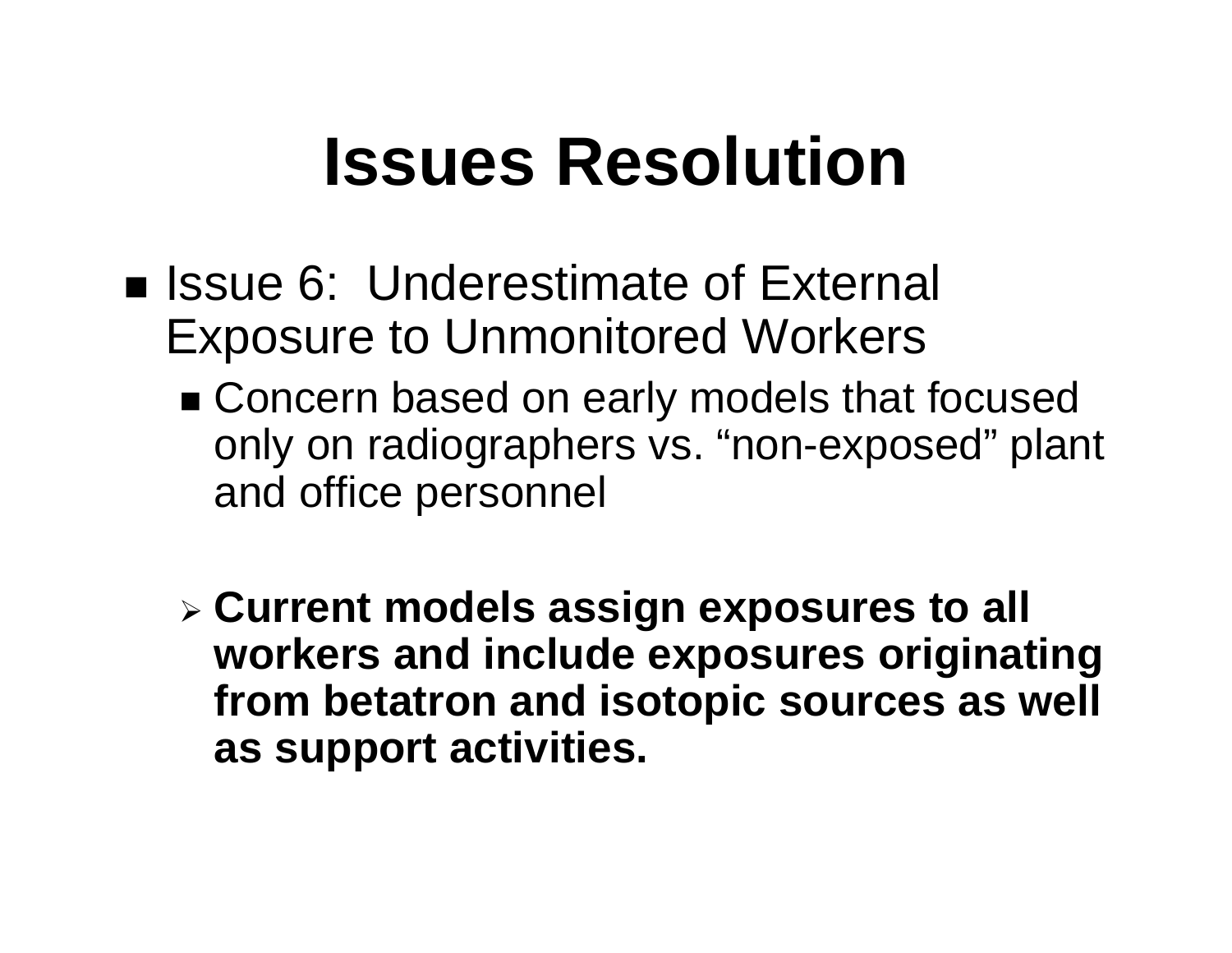- Issue 7: Dose Reconstructions Not Based on Best Available Science
	- Concern was actually an error in calculation plus a difference in model codes used by NIOSH and SC&A

 **Not an SEC issue. Resolved in later models used by NIOSH and SC&A**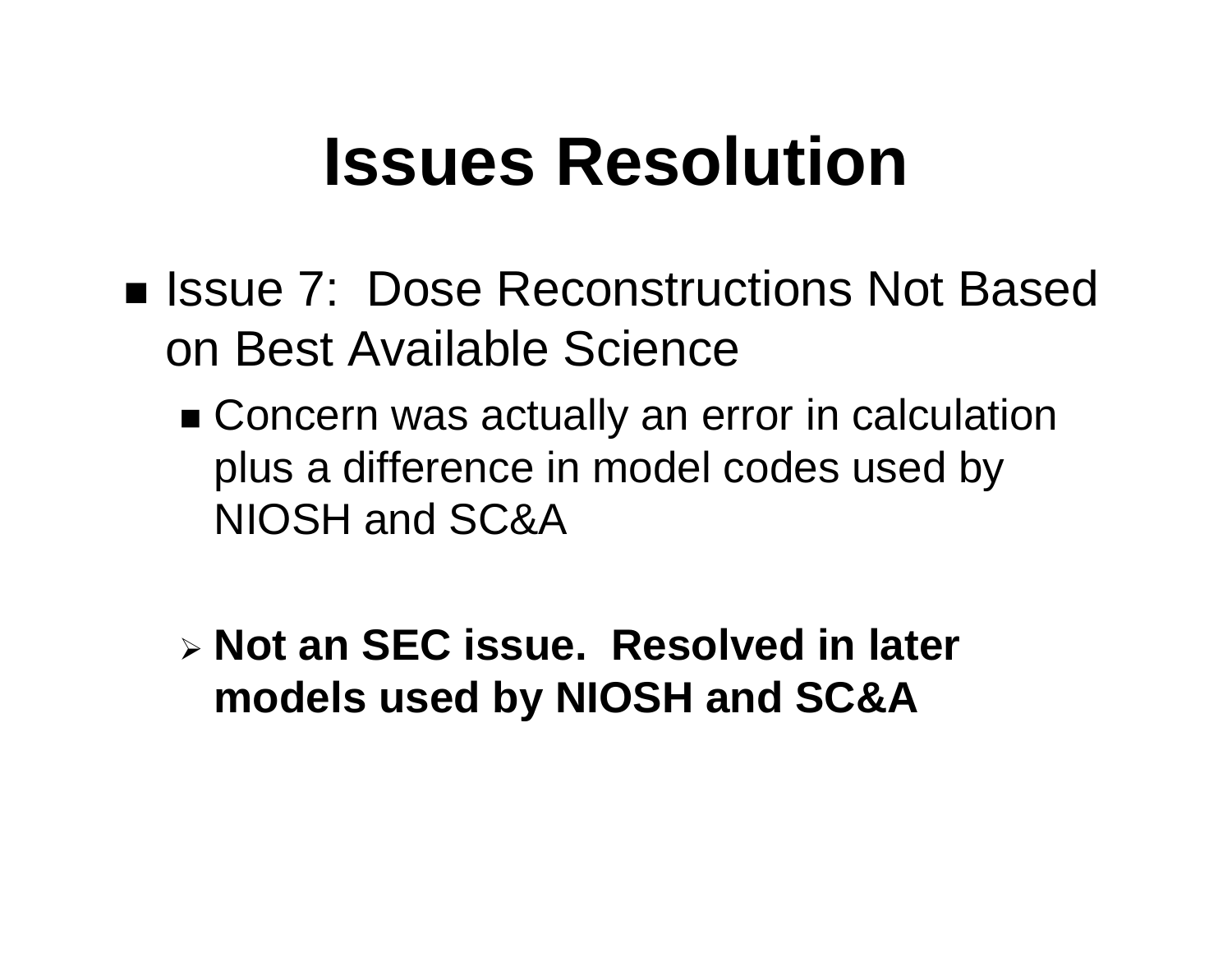- ■ Issue 8: Incomplete Model Used for Exposure Assessments
	- Concern was similar to Issue 7 and involved omission of neutron doses in the NIOSH model
	- **Resolution similar to Issue 7**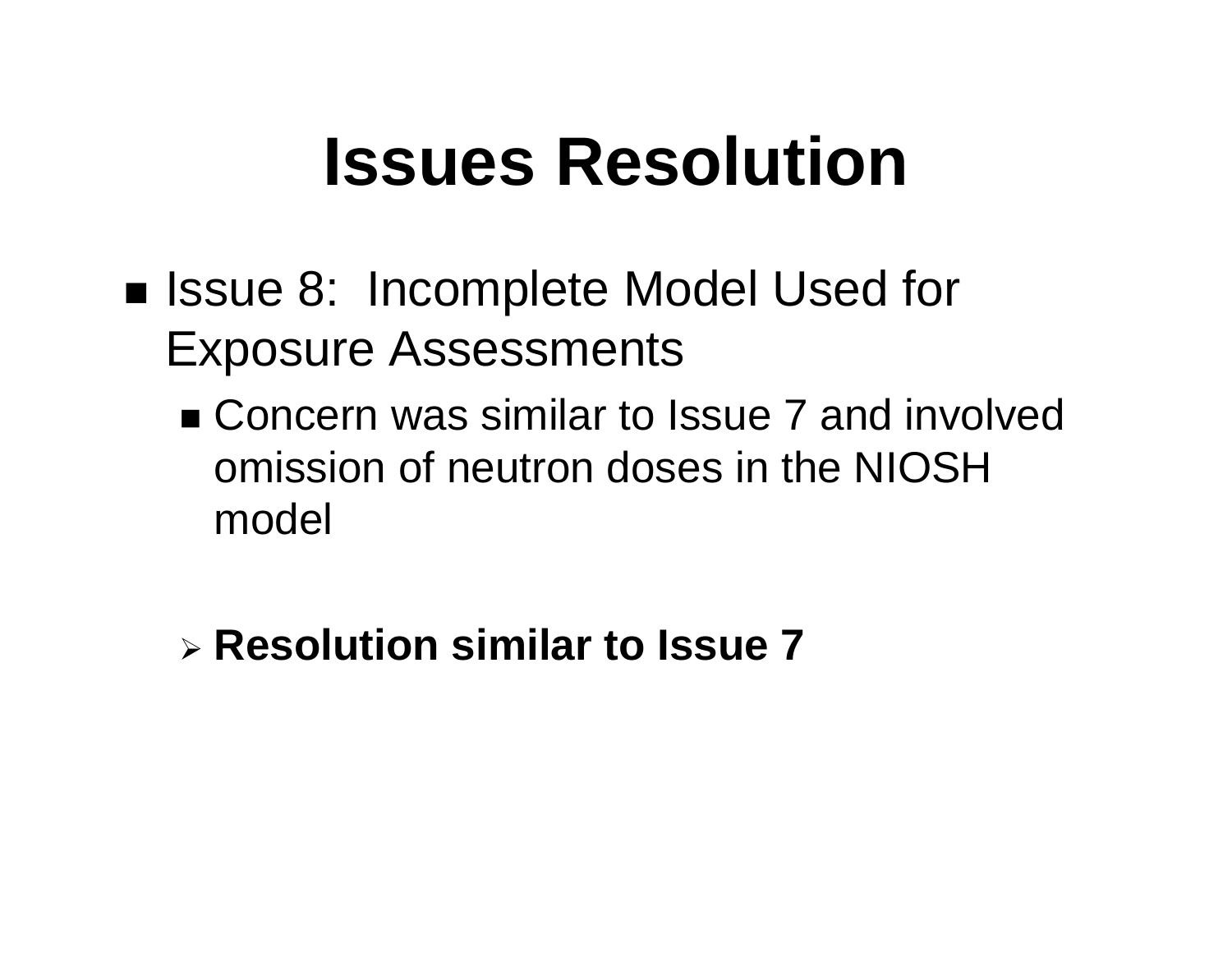- Issue 9: Underestimate of Beta Dose
	- Concern based on neglecting what is known as the Putzier Effect as well as omitting skin dose to those who were not betatron operators.
	- **Putzier effect addressed and to be included in Appendix BB. Skin doses to other workers addressed in most recent NIOSH models**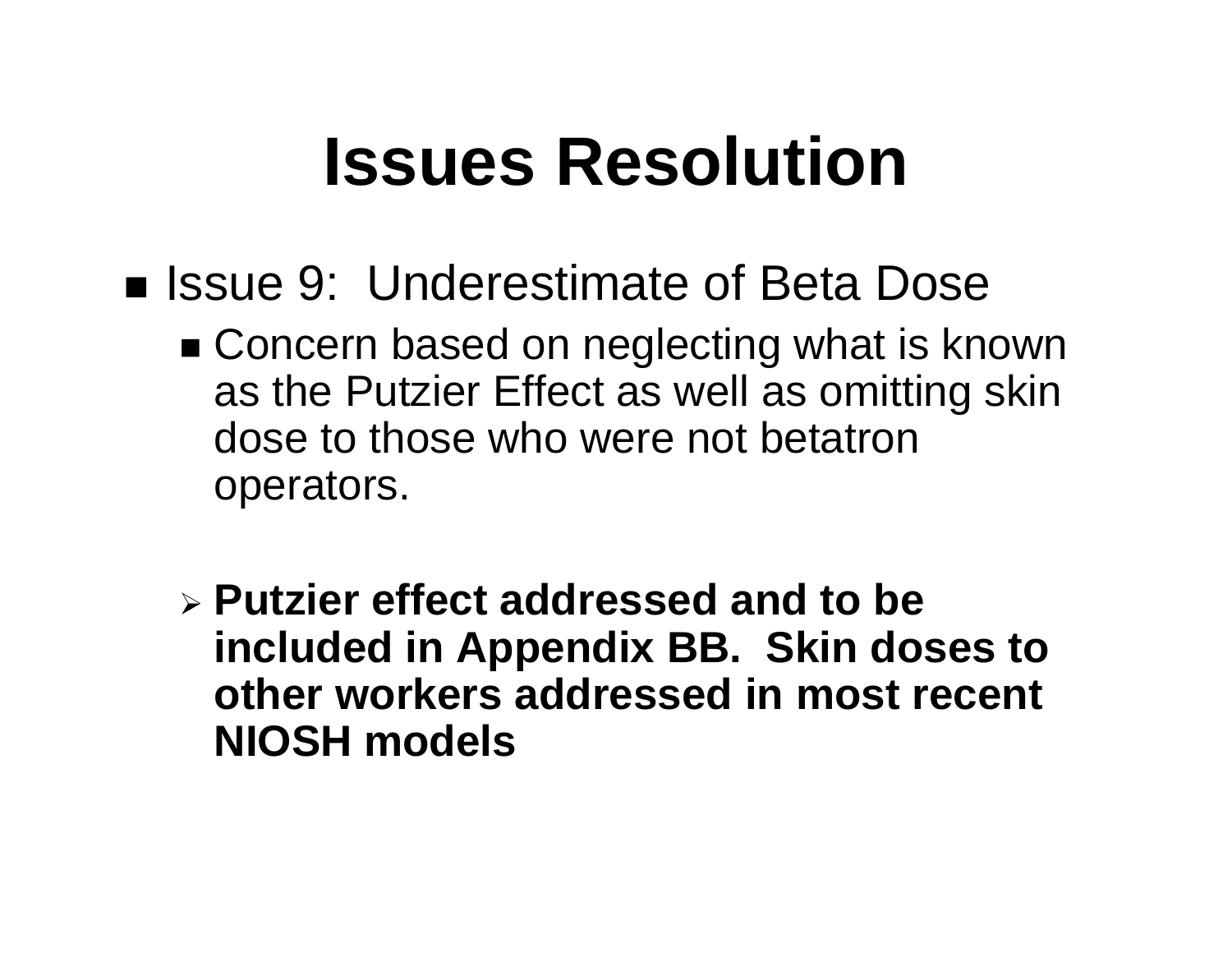- ■ Issue 10: Lack of consistency in Assigning External Exposures
	- Concern focused on an error in NIOSH calculations in its early model.
	- **Not an SEC issue. This item was moved by the WG to Appendix BB in 2010 and subsequently closed.**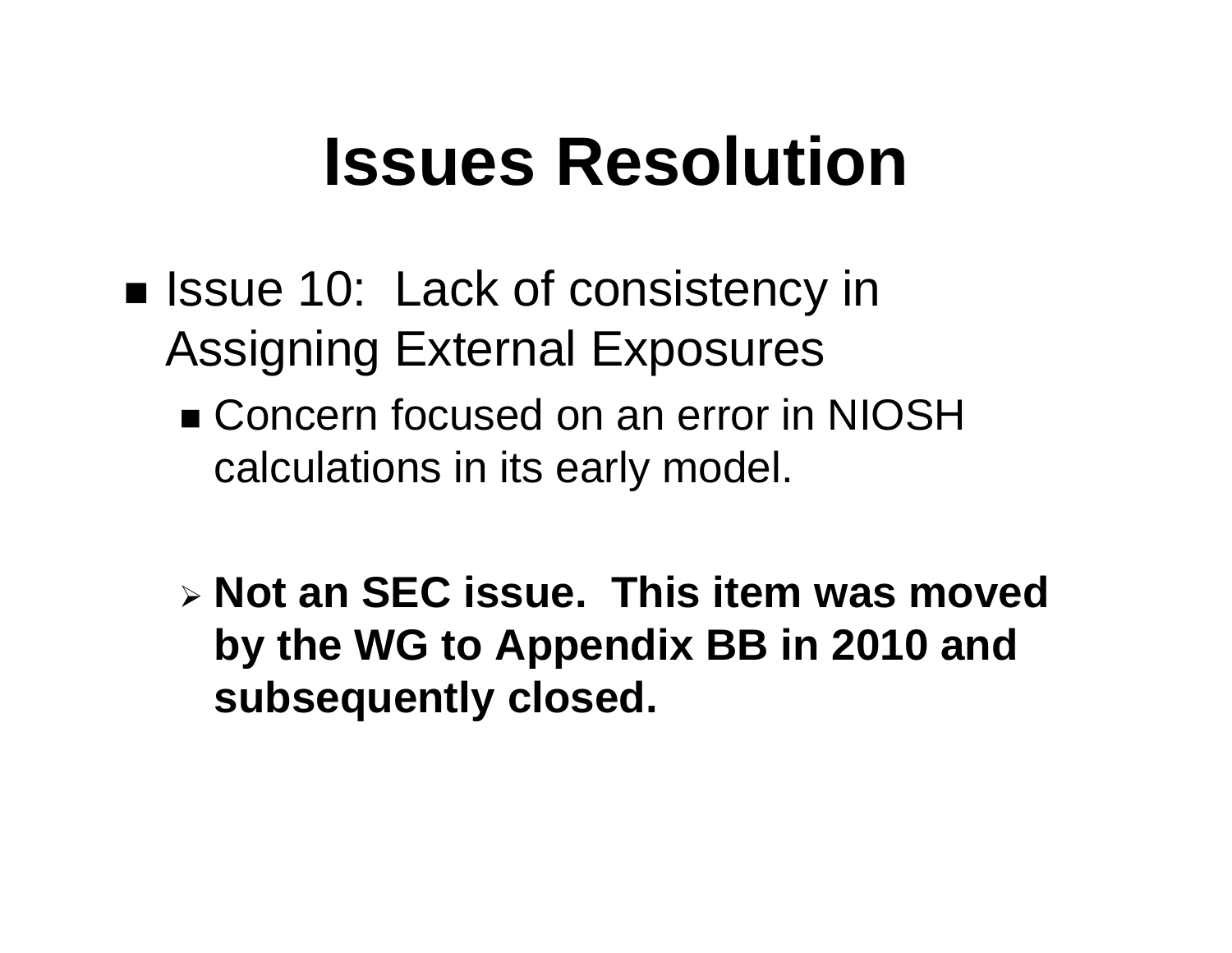#### **Summary of SEC 00105 Issues**

- **Issue 1: Closed**
- **Issue 2: Transferred by Appendix BB to Appendix BB**
- **Issue 3: Transferred to Appendix BB to Appendix BB**
- 
- **Issue 5: Closed**
- **Issue 6: Transferred to Appendix BB**
- **Issue 7: Transferred**
- **Issue 8: Transferred**
- **Issue 9: Transferred Issue 4: Closed to Appendix BB** 
	- **Issue 10: Closed**